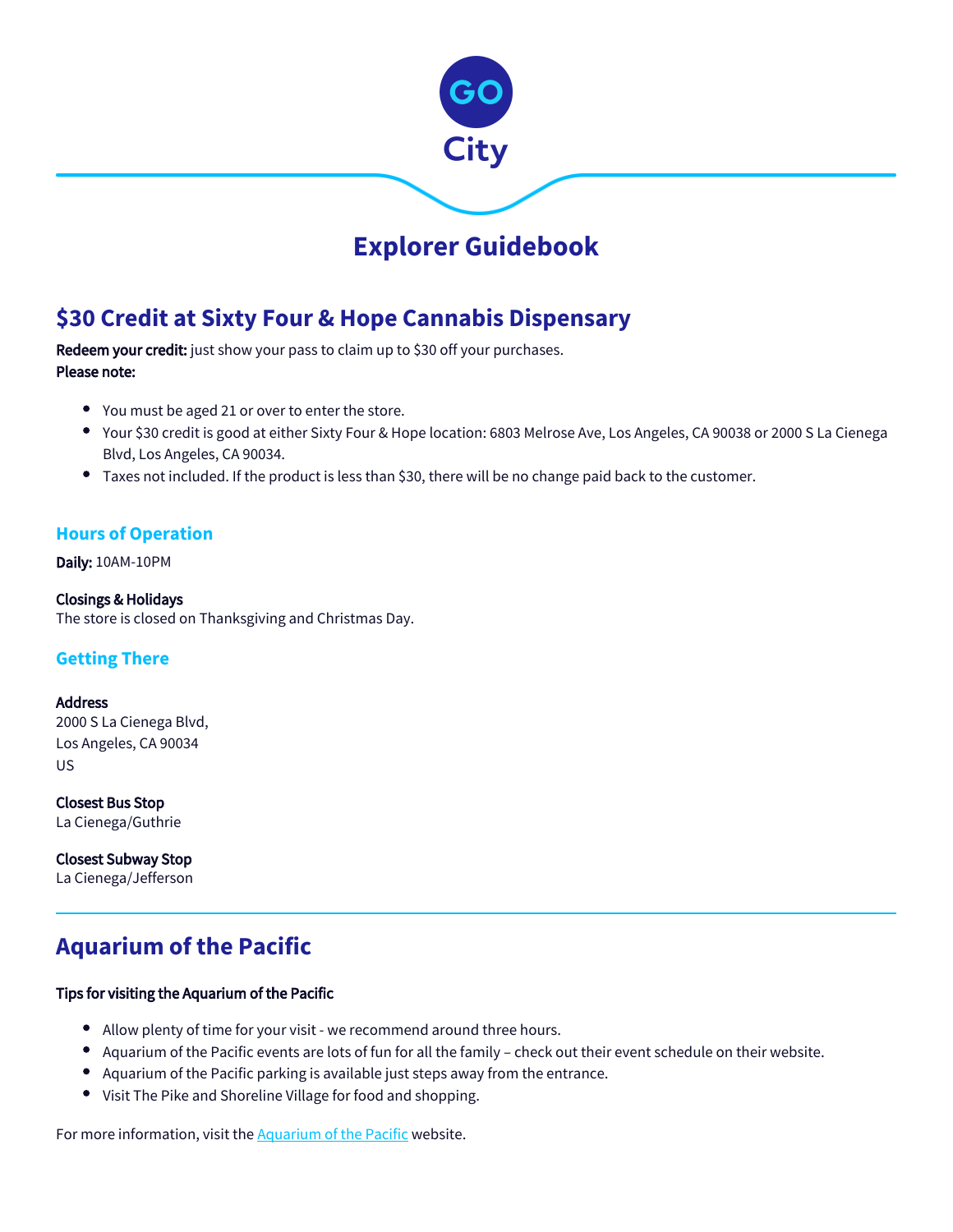## **Hours of Operation**

## Monday – Friday: 9AM - 6PM Please note: passes must be redeemed by 5:30PM for entrance to the attraction.

#### Closings & Holidays

Saturday & Sunday The Aquarium of the Pacific is open during the Long Beach Grand Prix with limited parking and closed on Christmas day. Please visit our website at [aquariumofpacific.org](https://www.aquariumofpacific.org/) for current hours, directions, and parking information.

## **Reservations required**

Visit Aquarium of the Pacific's [website](https://www.aquariumofpacific.org/visit/tickets) and then select "Make a Free Reservation" to reserve your time slot. Getting in: present your online reservation and your pass at the front gate. Please note: for the use of this ticket you acknowledge to read and agree to the [Aquarium of the Pacific's terms](https://www.aquariumofpacific.org/visit/gateway_connect_terms_conditions).

#### Website:

https://www.aquariumofpacific.org/visit/tickets

## **Getting There**

#### **Address**

100 Aquarium Way Long Beach Los Angeles, CA 90802 US

# **Battleship IOWA Museum**

Getting In: Please present your Go Los Angles pass at the ticket booth located in front of the Battleship IOWA Museum to redeem your voucher. There's no need for individual Battleship IOWA Museum tickets, admission is included with your Go Los Angeles pass along with 35+ popular attractions. Duration: Takes approximately two hours.

## **Hours of Operation**

10:00 am-5:00 pm. Last ticket sold at 4:00 pm.

Closings & Holidays Thanksgiving and Christmas Day

## **Getting There**

Address 250 S. Harbor Blvd Los Angeles, CA 90731 US

# **Big Bus Celebrity Homes & Lifestyle Tour**

Reservations are recommended. Same day reservations only. Please call (001) 877 323-4285 between the hours of 8:30AM – 4:30PM. Check-in for your tour at 6763 Hollywood Blvd Los Angeles, CA 90028.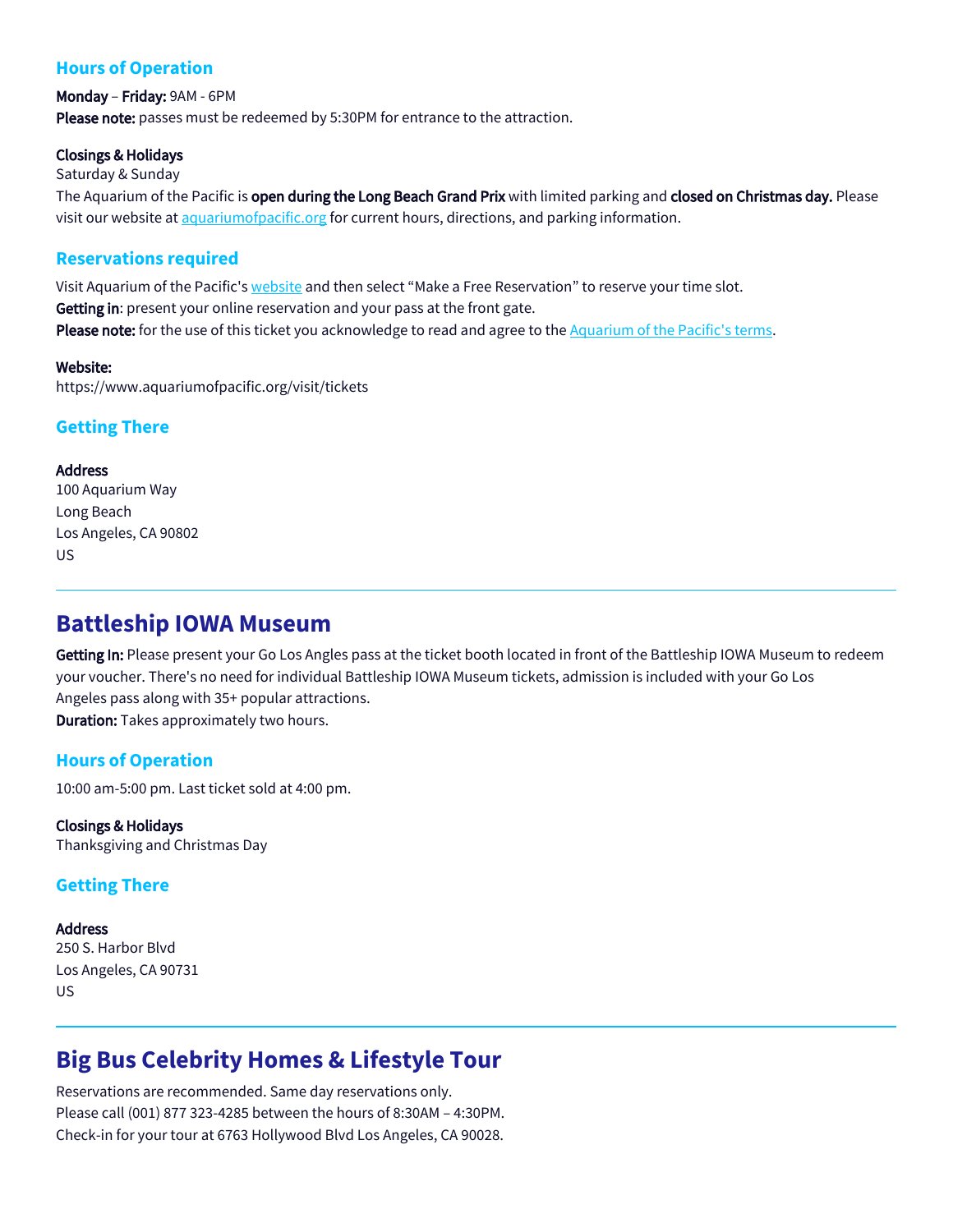## **Hours of Operation**

Tour times vary, please check the [calendar](https://www.bigbustours.com/en/los-angeles/celebrity-homes-tour) for details

Closings & Holidays Closed on Thanksgiving.

## **Getting There**

Address 6763 Hollywood Boulevard Los Angeles, CA 90028 US

# **Bike & Skate Rentals - Perry's Cafe and Beach Rentals**

Getting In: Present your Go Los Angeles pass at Perry's Café and Beach Rentals in Santa Monica. Go Los Angeles All-Inclusive passes must be redeemed by 5:30 PM. Reservations are not required. Only valid at our 2400 Ocean Front Walk location, south of the pier

There's no need for individual Beach Cruiser or Roller-Skates rental purchases, a day's worth is included with your Go Los Angeles pass along with admission to 35+ popular attractions.

Please Note: Helmets and maps are included in the rental. Locks are provided for a minimal deposit, (one lock works for two bikes). Santa Monica bike rentals must be made one hour before closing.

## **Hours of Operation**

Hours November – April: Monday – Friday: 9:00am – 5:00pm, Saturday & Sunday: 8:30am – 5:00pm. May – October: 8:30am – 7:30pm.

Closings & Holidays Open 365 days a year (weather permitting).

## **Getting There**

Address 2400 Ocean Front Walk Santa Monica Los Angeles, CA 90405 US

# **California Science Center IMAX Movie**

Getting in: please present your pass at the California Science Center Box Office SAVE YOUR TICKET—IMAX tickets are also valid for general admission to the Science Center!

## **Hours of Operation**

Daily: 10AM-5PM

Closings & Holidays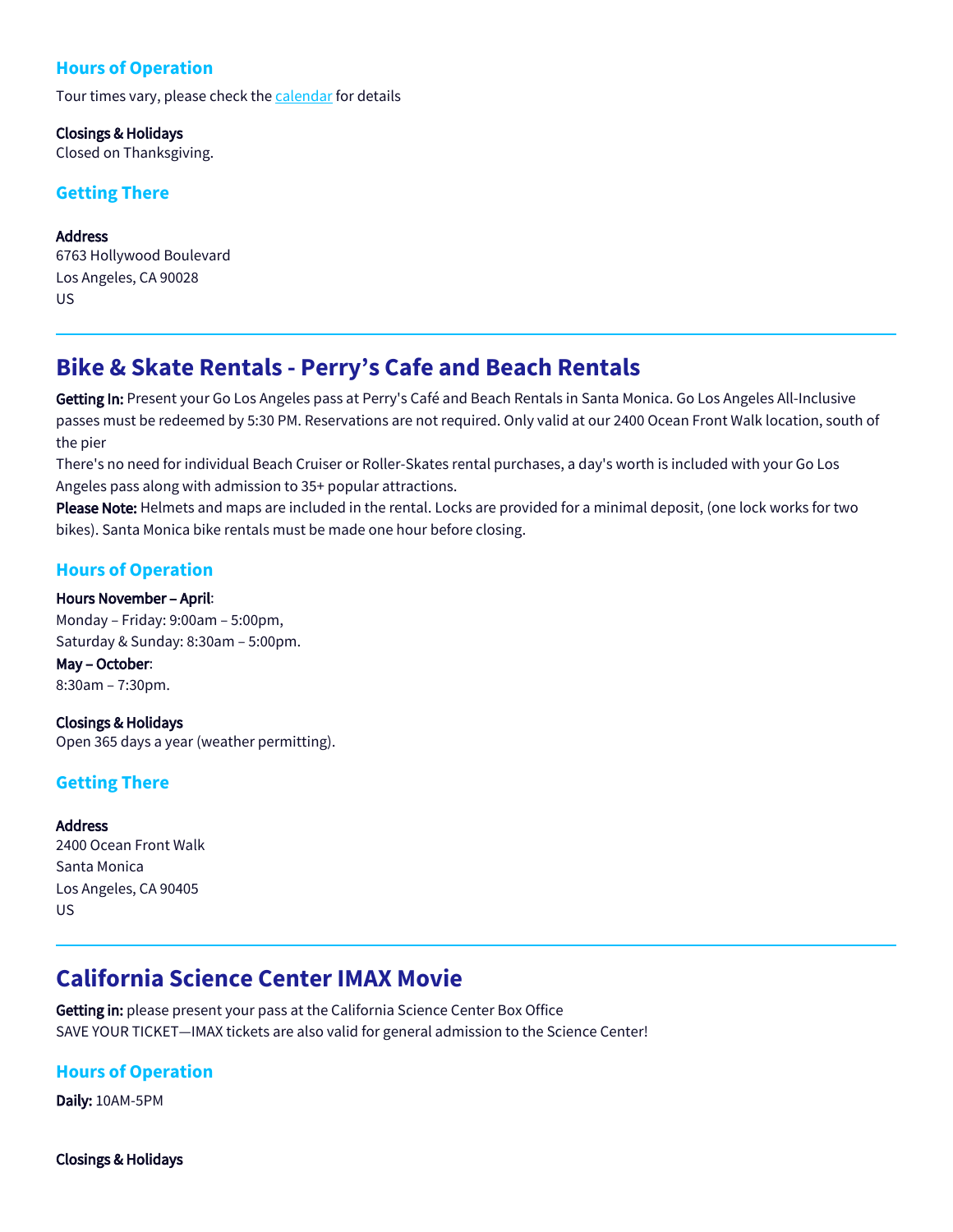New Year's Day Thanksgiving Day Christmas Day All holiday hours are subject to change without notice.

#### **Getting There**

#### Address

700 Exposition Park Drive Los Angeles, CA 90037 US

# **Celebrity Bike Tour (Guided) by Bikes & Hikes**

Getting in: simply show your pass upon arrival on your chosen date and time.

Please note: gratuity for your tour guide is not included. As your guides work hard to show you a great time during your visit, we recommend \$5 - \$10 per person in your party depending on your satisfaction. All Bikes and Hikes LA tour guides are expert hikers and cyclists who are extremely knowledgeable on all safety procedures and are excellent ambassadors to the city.

#### Tips for the Celebrity Bike Tour Los Angeles

This tour takes about three hours so allow plenty of time. Free parking is available close to the shop. This tour is only offered in English. For more information, visit [Bikes & Hikes LA's](https://bikesandhikesla.com/) website.

## **Hours of Operation**

Guided tours take place daily at 10.30AM with check-in at 10AM.

# Closings & Holidays

N/A

## **Reservations required**

Book your experience [online](https://bikesandhikesla.com/go-card/). Enter your 12-digit Go Los Angeles pass number when prompted. All-Inclusive passes include both the Hollywood Hills Hike and the Celebrity Bike Tour. Both can be used on the same pass, but they must be used on different days.

#### Website:

https://bikesandhikesla.com/go-card/

## **Getting There**

#### **Address**

8500 Santa Monica Blvd West Hollywood, CA 90069 US

# **Celebrity Bike Tour (Self-Guided)**

Getting in: simply show your pass upon arrival on your chosen date and time.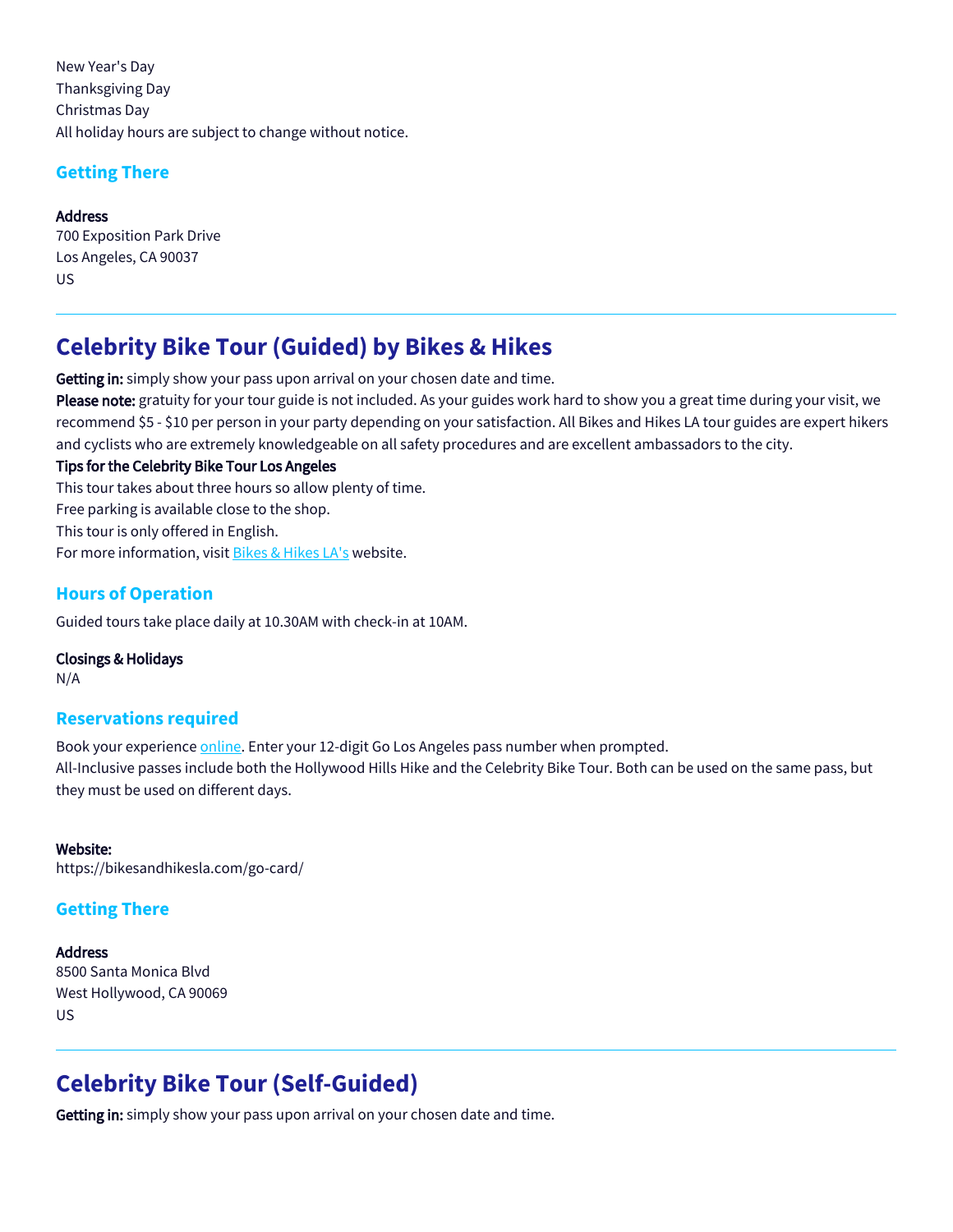Please note: gratuity for your tour guide is not included. As your guides work hard to show you a great time during your visit, we recommend \$5 - \$10 per person in your party depending on your satisfaction. All Bikes and Hikes LA tour guides are expert hikers and cyclists who are extremely knowledgeable on all safety procedures and are excellent ambassadors to the city.

#### Tips for the Celebrity Bike Tour Los Angeles

- This tour takes about three hours so allow plenty of time.
- Free parking is available close to the shop.
- This tour is only offered in English.

For more information, visit the **Bikes & Hikes LA** website.

#### **Hours of Operation**

Start your tour any time between 9AM and 3PM, 7 days a week.

Closings & Holidays N/A

**Getting There**

#### Address

8500 Santa Monica Blvd West Hollywood, CA 90069 US

## **Dolby Theatre® Guided Tour**

Getting in: redeem your pass at the Dolby Theatre box office, which opens daily at 10AM. Hours are subject to change. Please note: Reservations are only accepted in person at the box office on the day of the tour. Not to be combined with any other offer.

Duration: approximately 45 minutes.

## **Hours of Operation**

We recommend visiting the Dolby Theatre [website](http://dolbytheatre.com/) for the most up-to-date information on hours of operation.

Friday – Sunday: Tours departing at 10AM, 11AM, 12PM, 2PM and 3PM. Tour times are subject to availability and possible time changes.

#### Closings & Holidays

New Year's Day Martin Luther King Day July 4 President's Day Memorial Day Labor Day Thanksgiving Day Christmas Day During the Oscar's, Academy Awards and other private events. All holiday hours are subject to change without notice.

## **Reservations required**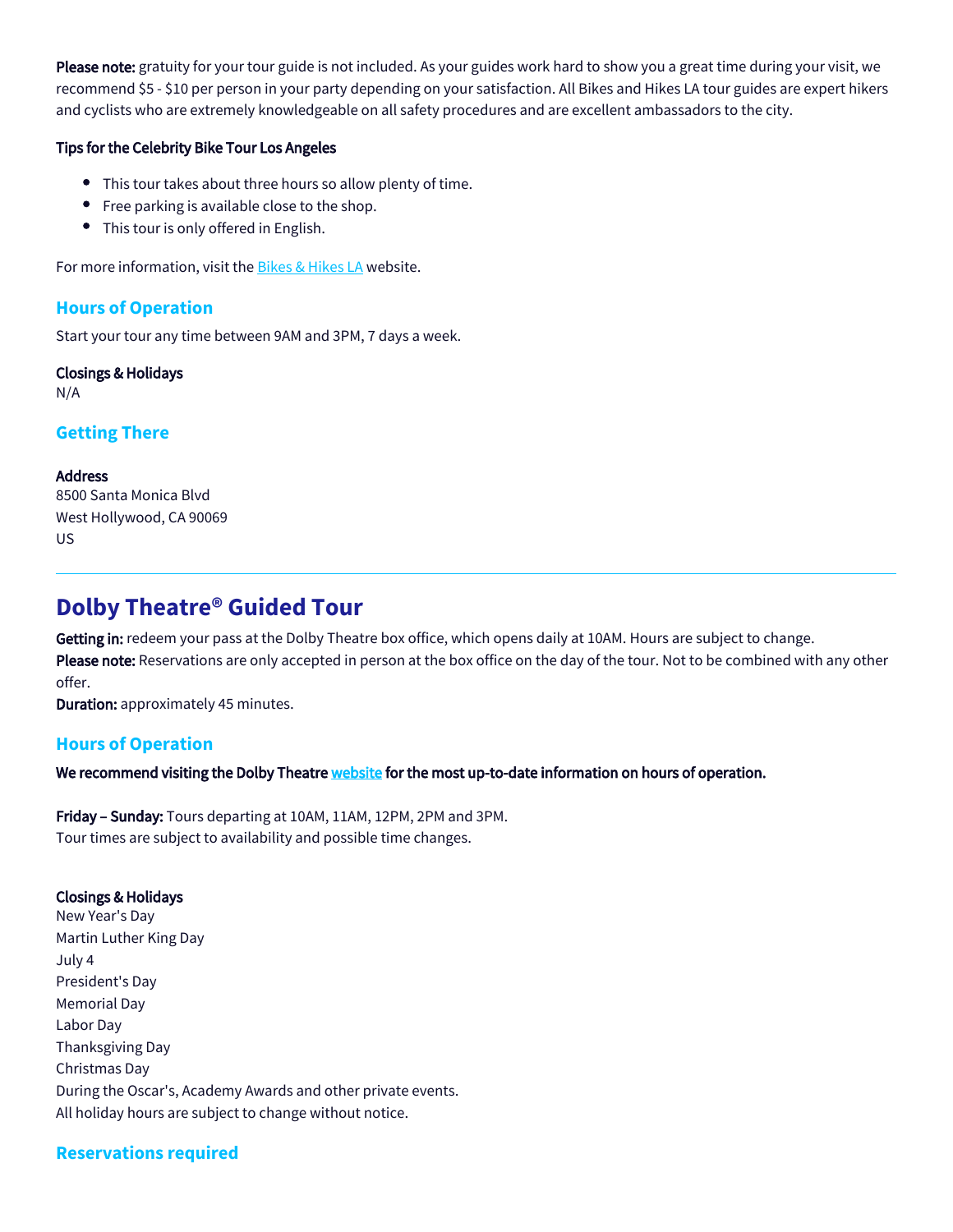Reservations are only accepted in person at the box office on the day of the tour.

## **Getting There**

#### Address

Hollywood and Highland Center Level One 6801 Hollywood Blvd Hollywood, CA 90028 US

## **Downtown LA Food and Culture Tour by ExperienceFirst**

Cancelation policy: you can cancel a tour up to 24 hours prior to your tour date without penalty and receive a full refund. Also prior to 24 hours of your tour date, you can reschedule your tour without penalty. Tour spots are limited. Getting in: just show your pass at the start of the tour. Look out for your tour guide who will be wearing our Exp1 logo. Tour Tips

- Make sure you dress for the weather and wear comfortable shoes.
- Please arrive 10 minutes early as the tour starts on time. Unfortunately, you will not be able to catch up to the tour if late.
- Gratuities are not expected, but appreciated by the guides.
- Large groups over 10 need to [contact](https://www.exp1.com/contact/) ExperienceFirst directly prior to the tour.

#### **Hours of Operation**

#### Daily: 1PM

Tours run daily. Please check the [website](https://www.exp1.com/los-angeles-tours/book-with-pass/) for availability and to make reservations.

#### Closings & Holidays

N/A

#### **Reservations required**

To reserve your tour, go to the [official website](https://www.exp1.com/los-angeles-tours/book-with-pass/)

1. Select "Book Now" under the Go Card or Go Explorer Pass.

2. Select "Reserve Now" under the Downtown LA Food and Culture Tour.

3. Enter your email, number of tickets, select a date, accept cancellation policy and booking terms and select "Add to Cart".

4. Enter contact information and credit card information and select "Reserve Now". You will only be charged if you do not show

up with a valid pass or do not cancel within 24-hours of the tour start time.

5. An email confirmation will be sent to you.

#### Website:

https://www.exp1.com/los-angeles-tours/downtown-la-food-and-culture-tour/

## **Getting There**

#### Address

541 S. Spring St Los Angeles, CA 90013 US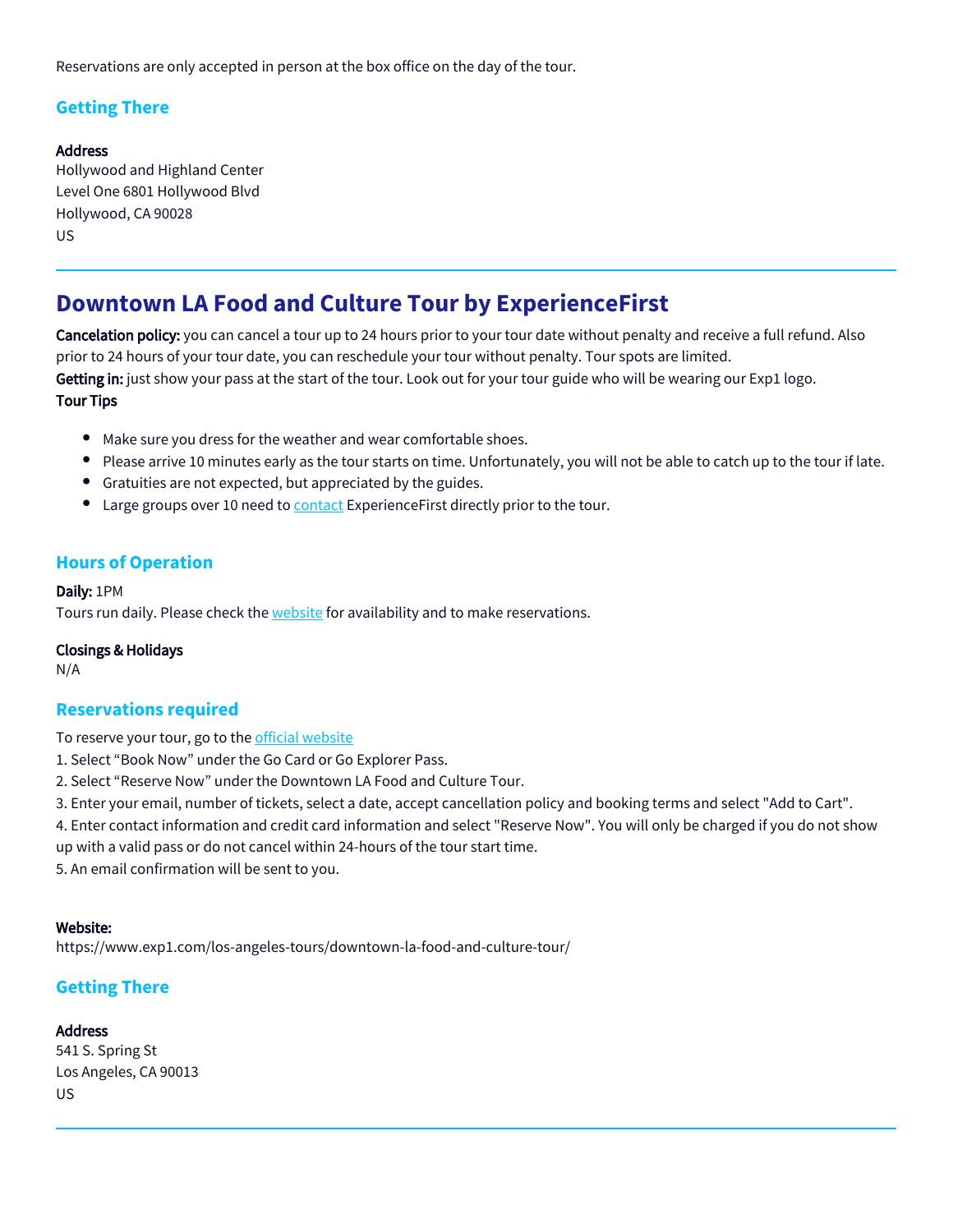## **GRAMMY Museum®**

Getting in: your pass is accepted for admission until 5.30PM. Once inside the museum all guests are welcome to stay until closing. Please note: children under the age of five have free entry.

## **Hours of Operation**

Sunday, Monday, Wednesday, Thursday, Friday: 11AM – 5PM.

Saturday: 10AM – 6PM

We recommend visiting the [GRAMMY Museum](https://www.grammymuseum.org/) for the most up-to-date information on hours of operation.

#### Closings & Holidays

Tuesday, Thanksgiving Day and Christmas Day.

#### **Reservations required**

Reservations required in advance for all Go City pass holders using the confirmation link provided. Go City pass holders will be required to show their pass upon entry.

Visit their [website](https://cart.grammymuseum.org/events?promo=destinationLA) and use promo code: DestinationLA to book your reservation. Select GoLA Adult and/or GoLA Youth price type at checkout.

For any questions or concerns please call 213.725.5700.

#### Website:

https://cart.grammymuseum.org/events?promo=destinationLA

## **Getting There**

#### Address

800 W. Olympic Blvd. Los Angeles, CA 90015 US

## **Harbor Cruise in Long Beach**

Getting In: present your pass at the ticket booth upon arrival. Walk-ups are based on space availability. Duration: harbor Cruise takes about 45 minutes.

## **Hours of Operation**

Daily: 9AM - 7PM For specific tour times please consult the [Harbor Cruise in Long Beach website](https://2seewhales.com/) for Long Beach hours.

Closings & Holidays N/A

## **Getting There**

#### Address

100 Aquarium Way, Dock #2, Long Beach, CA 90802 US

# **Harbor Cruise in San Pedro**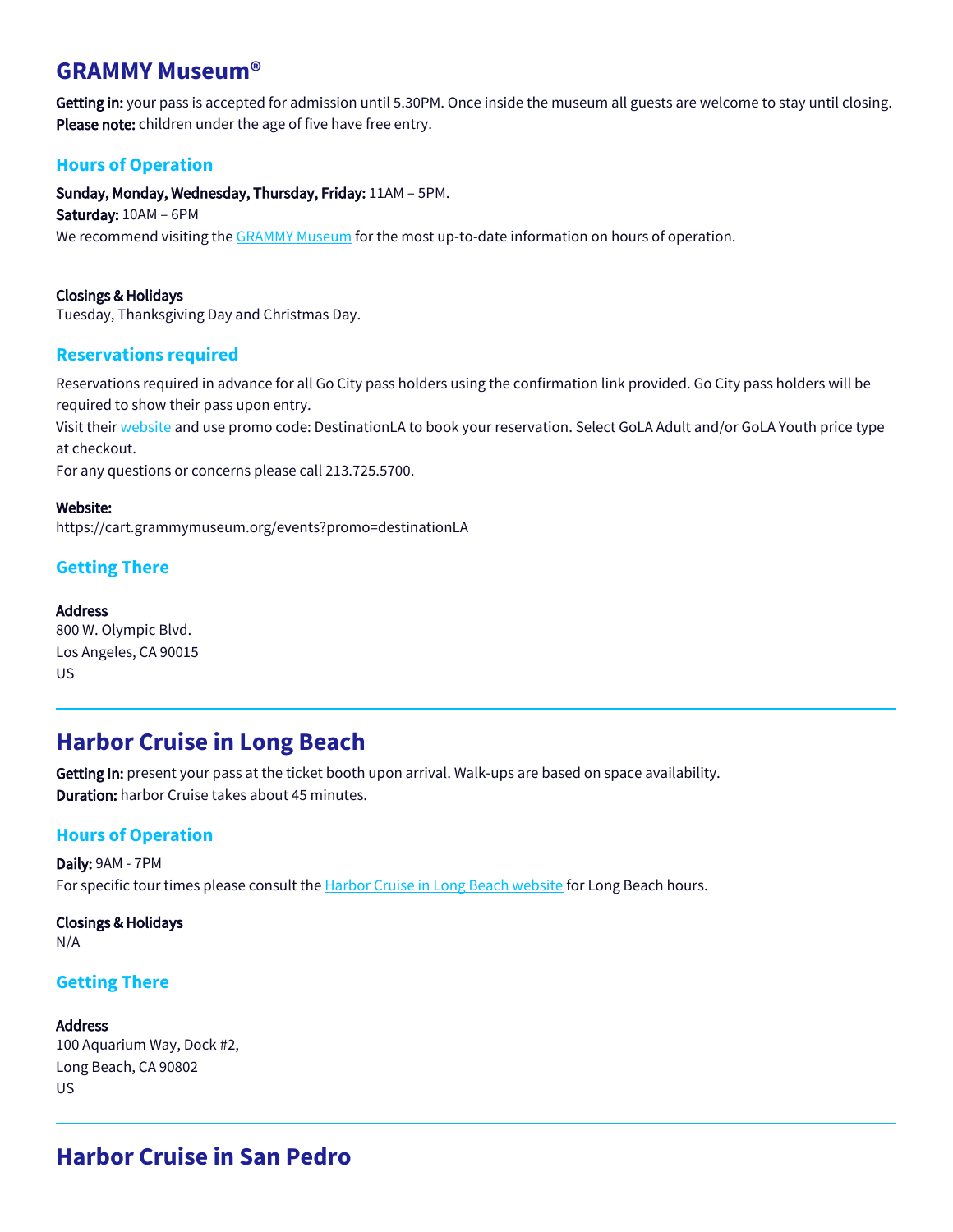Getting In: present your Go Los Angeles pass at the ticket booth upon arrival. Walk-ups are based on space availability. Duration: harbor Cruise takes about 45 minutes.

## **Hours of Operation**

Daily: 9AM - 7PM For specific tour times please consult the [LA Waterfront Cruises website](https://2seewhales.com/) for San Pedro hours.

Closings & Holidays

During the Grand Prix

## **Getting There**

#### Address

1150 Nagoya Way, San Pedro, CA 90731 US

# **Haunted Hollywood Walking Tour**

Getting in: just show your pass at the start of the tour. Look out for your tour guide who will be wearing our Exp1 logo. Tour Tips

- Make sure you dress for the weather and wear comfortable shoes.
- Please arrive 10 minutes early as the tour starts on time. Unfortunately, you will not be able to catch up to the tour if late.
- Gratuities are not expected, but appreciated by the guides.
- Large groups over 10 need to [contact](https://www.exp1.com/contact/) ExperienceFirst directly prior to the tour.

## **Hours of Operation**

Daily at 6PM Tours last for 2 hours

Closings & Holidays

N/A

## **Reservations required**

To reserve your tour, go to the [official website](https://www.exp1.com/los-angeles-tours/explorer-pass/)

1. Select "Book Now" under the Go Card or Go Explorer Pass.

2. Select "Reserve Now" under the Downtown LA Food and Culture Tour.

3. Enter your email, number of tickets, select a date, accept cancellation policy and booking terms and select "Add to Cart".

4. Enter contact information and credit card information and select "Reserve Now". You will only be charged if you do not show up with a valid pass or do not cancel within 24-hours of the tour start time.

5. An email confirmation will be sent to you.

Cancelation policy: you can cancel a tour up to 24 hours prior to your tour date without penalty and receive a full refund. Also prior to 24 hours of your tour date, you can reschedule your tour without penalty. Tour spots are limited.

#### Website:

https://www.exp1.com/los-angeles-tours/explorer-pass/

## **Getting There**

Address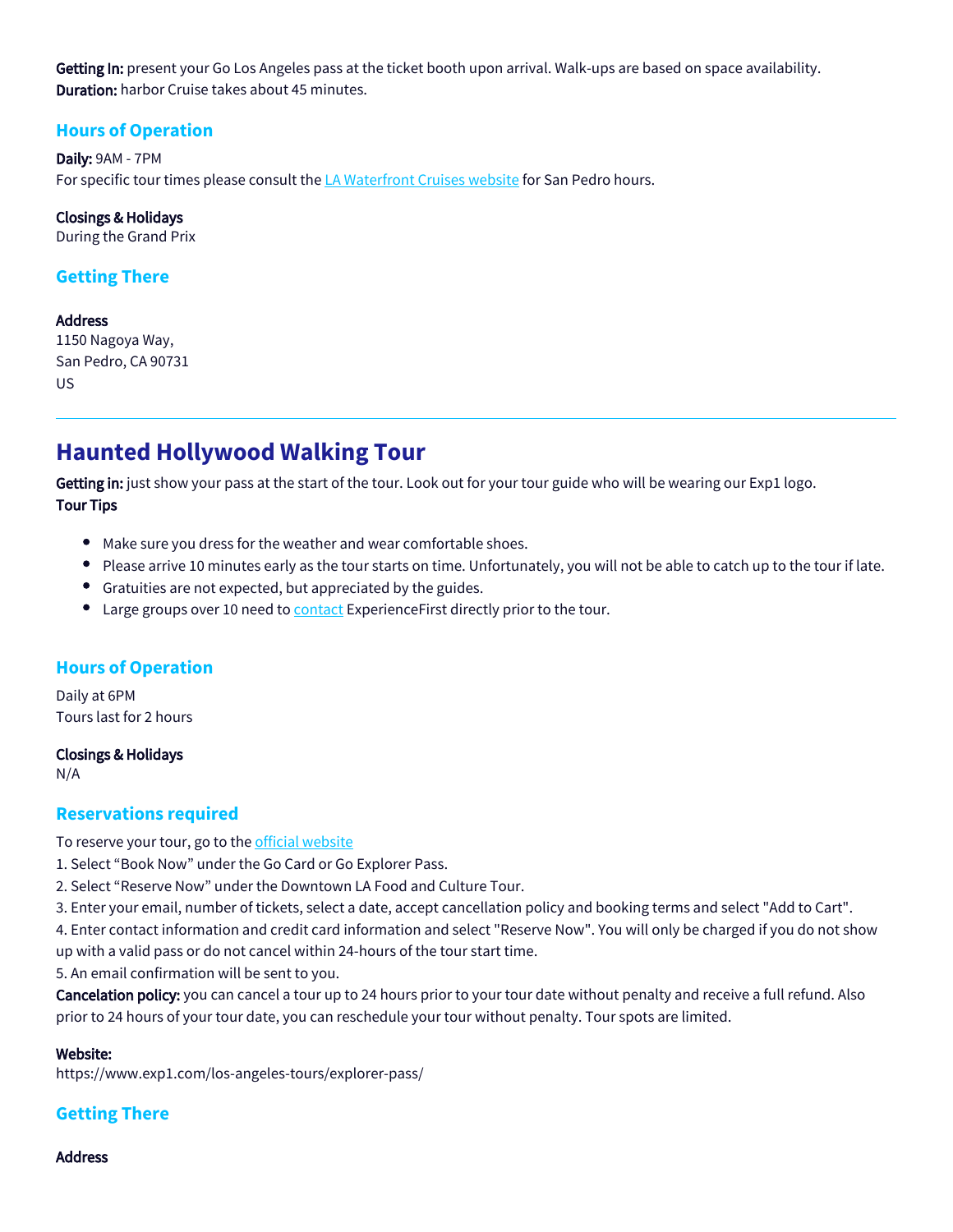Meeting Point: in front of the Hollywood Pantages Theater 6233 Hollywood Boulevard Los Angeles, CA 90028 US

# **Hollywood Sign Tour**

Getting in: present your pass and booking information to the tour guide at the meeting point.

Please note: gratuity for your tour guide is not included. As your guides work hard to show you a great time during your visit, we recommend \$5 - \$10 per person in your party, depending on your satisfaction. All Bikes and Hikes LA tour guides are expert hikers and cyclists who are extremely knowledgeable on all safety procedures and are excellent ambassadors to the city. What to bring:

- All guests must bring water. We recommend 24 oz or more.
- Comfortable shirt and shorts/pants
- Jacket, windbreaker, or sweatshirt (check the weather)
- Closed-toe shoes with good tread
- **•** Sunglasses/hat
- Sunblock
- Don't forget your camera! Be sure to tag on Instagram [@bikesandhikesla](https://www.instagram.com/bikesandhikesla/) and [@GoCity](https://www.instagram.com/gocity/)

## **Hours of Operation**

Daily at 9 AM and 4:15 PM Hikes take 90mins on average.

Closings & Holidays

#### N/A

## **Reservations required**

[Book your spot online](https://bikesandhikesla.com/contact-us/go-card/) in advance. Enter your 12-digit Go City® pass number when prompted.

E-mail: info@bikeshikes.com

Phone: +1 323-796-8555

#### Website:

https://bikesandhikesla.com/contact-us/go-card/

## **Getting There**

## **Address**

6301 Innsdale Drive, Los Angeles, CA 90068 US

# **Hop-On Hop-Off Big Bus 1-Day Classic Tour**

Getting In: easy boarding. Look for a Big Bus agent at any of the stops below and present your pass. Your pass will be scanned and a boarding ticket issued for your journey. You must have this boarding ticket prior to boarding the bus.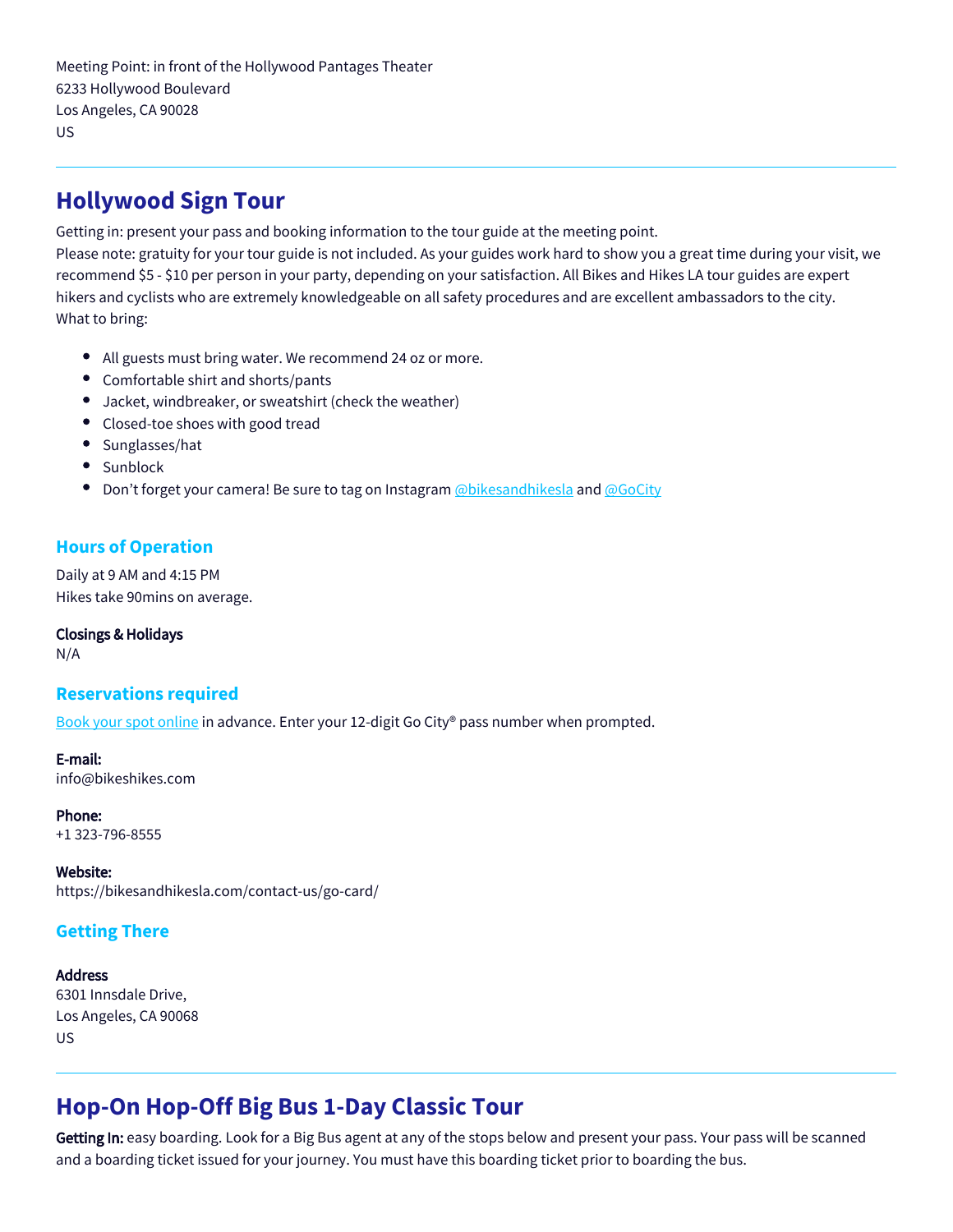Please Note: commentary is available in English, Spanish, Portuguese, French, German, Mandarin, Korean, Japanese, and Hindi.

## **Hours of Operation**

Departs Daily: Hollywood Loop: First Bus 10AM Last Bus 3PM Departures every 60 minutes Beach Loop:

First Bus: 10AM Last Bus: 3PM Departures every 60 minutes

Closings & Holidays Closed on Thanksgiving.

## **Getting There**

Address 6763 Hollywood Blvd Los Angeles, CA 90028 US

# **Knott's Soak City Water Park**

#### Attraction status as of Jun 25, 2022: Seasonal

Getting In: Present your pass at the ticketing counter. Your ID will be required when using the pass at Knott's Soak City Water Park. The last name of the purchaser must match the name on ID.

Please Note: Your passes are accepted for admission until 5:30PM. Once inside the park, all guests are welcome to stay until closing.

## **Hours of Operation**

Open seasonally from May through mid-September. Please visit the **Knott's Soak City** website for the most up-to-date hours of operation.

#### Closings & Holidays

Closed mid September through May. Check website for updated schedule.

#### **Getting There**

**Address** 8039 Beach Blvd. Buena Park Los Angeles, CA 90620 US

# **LA Galaxy Game Ticket**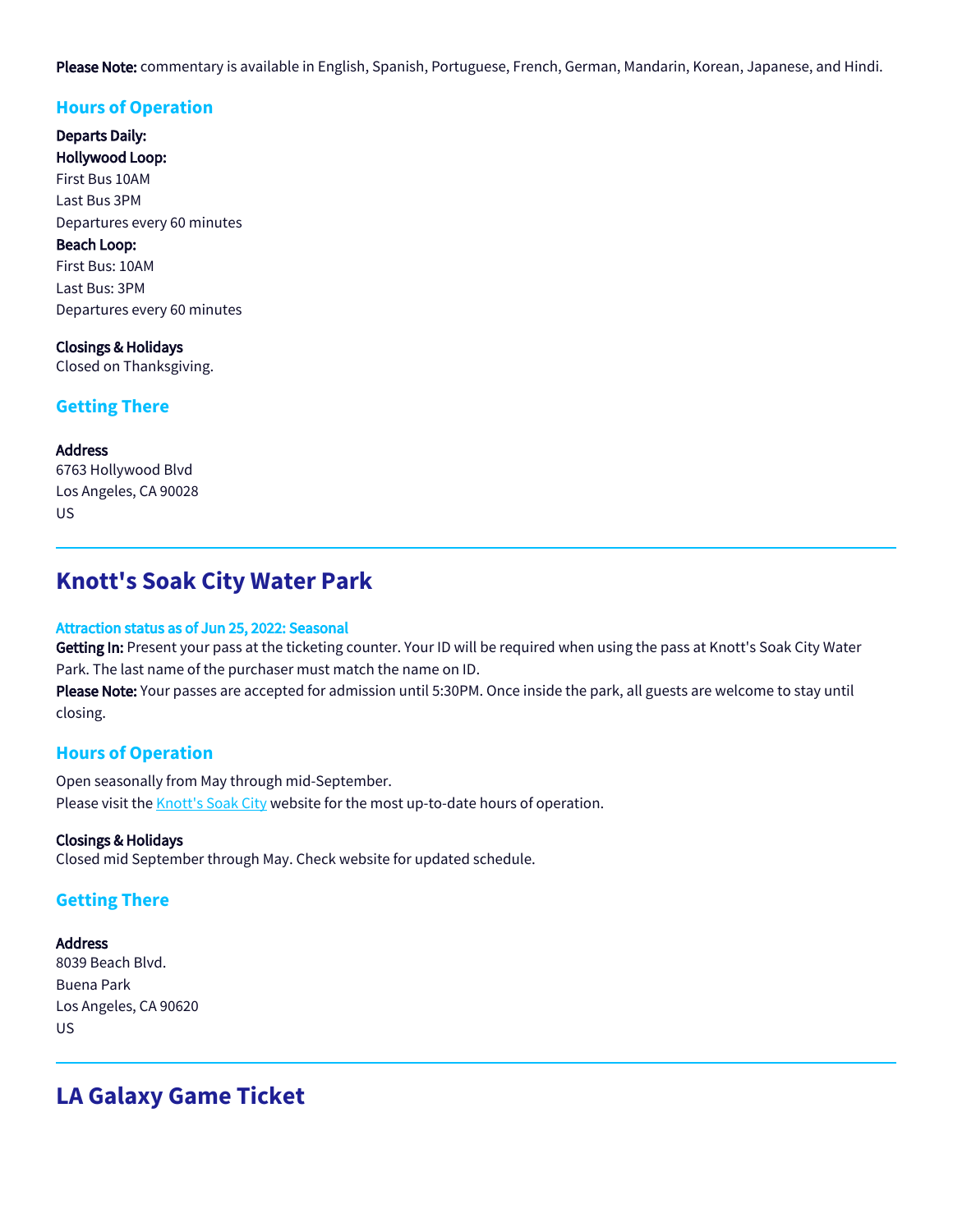Tickets can be reserved on the actual event date. All tickets and parking are digital and will be accessible through the AXS app. Before arriving at the stadium please download the AXS app to your phone and create an account. For assistance, please call 1-877-3GALAXY.

For additional information please visit their  $FAQ$  page or email ticketplans@lagalaxy.com.

#### COVID-19 Measures

Please visit [this page](https://www.lagalaxy.com/lacountyhealthorder?mkt_tok=MzQ2LUlVWi0wNzQAAAGCYUcMf4IgXWsGstdBFMmcvW_nl5v8Ge-rqd4RpehB3dY0LwI4uScZFOGg7nEtr6CA1E8CA2UdkhAzW6zcxpw) for current requirements for guests, including proof of vaccination or recent negative test.

#### Bag Policy

The stadium's clear bag policy remains in effect. We encourage you to avoid bringing a bag for a more efficient and contactless ingress experience. [BAG POLICY](https://nam02.safelinks.protection.outlook.com/?url=http%3A%2F%2Fin.lagalaxy.com%2FMzQ2LUlVWi0wNzQAAAF-HJlLMOy9F_WRXNzT2DyltJORKfV1tsmoWsMjlWT4wKTI2cm-t_DGMoJXMFdTcjvilQrtRd4%3D&data=04%7C01%7Camardelli%40lagalaxy.com%7C8d8d92b8fc534680c2f208d940c1497c%7Ccaece8130c4849238c628676bc93605f%7C0%7C0%7C637612021188020805%7CUnknown%7CTWFpbGZsb3d8eyJWIjoiMC4wLjAwMDAiLCJQIjoiV2luMzIiLCJBTiI6Ik1haWwiLCJXVCI6Mn0%3D%7C1000&sdata=2Q4Cw4K4S%2Fw4e9TXvYuv94loPJmNwdJBXk8u%2BF6DwX4%3D&reserved=0) | [PROHIBITED ITEMS](https://nam02.safelinks.protection.outlook.com/?url=http%3A%2F%2Fin.lagalaxy.com%2FMzQ2LUlVWi0wNzQAAAF-HJlLMMhp__KVWp5SKieWbbx5w0X_bR9DlMYRSov0NgOGePM6kRlFv9X2VwIC2YXnuMnqTpE%3D&data=04%7C01%7Camardelli%40lagalaxy.com%7C8d8d92b8fc534680c2f208d940c1497c%7Ccaece8130c4849238c628676bc93605f%7C0%7C0%7C637612021188020805%7CUnknown%7CTWFpbGZsb3d8eyJWIjoiMC4wLjAwMDAiLCJQIjoiV2luMzIiLCJBTiI6Ik1haWwiLCJXVCI6Mn0%3D%7C1000&sdata=UEMJ09IaR%2BI%2BQiFNX33CFFsTeBxa9qNK%2BDR6Ot46ty4%3D&reserved=0)

#### Galaxy Express: free Shuttle to the Stadium

The Galaxy Express shuttle begins service 90 minutes before kickoff, operating approximately every 10 minutes and running through the match's 15th minute. Return trips will begin after the game and will run for 45 minutes. Parking is free at our two Galaxy Express pickup/drop-off locations:

- Harbor Gateway Transit Center 731 W. 182nd St. Gardena, CA 90248
- Del Amo Station 20220 Santa Fe Ave. Rancho Dominguez, CA 90220

See more information about the Galaxy Express [here.](https://www.lagalaxy.com/stadium/galaxyexpress?mkt_tok=MzQ2LUlVWi0wNzQAAAF-HJlLMJusZ5qnBjDtfIlmHkkP00uowGU4_bkAHf6WcFYzWx6SCaUP3DjzcdoTAF_5dqeNqDotK3nKfW-GhHtBo84GYWOpjFN0oKJT7fNRk8A)

## **Hours of Operation**

#### We recommend visiting the [LA Galaxy website](https://www.lagalaxy.com/schedule?year=2020) for the most up-to-date information on matches.

On average games will last approximately 2.5 hours.

Closings & Holidays Blackout Game: April 9 - LA vs LAFC.

## **Getting There**

#### Address

18400 S. Avalon Blvd Carson, CA 90746 US

# **LA Zoo**

Getting in: present your pass at the LA Zoo ticket booth. Please note

- A child pass only covers admission for children from the ages of 3-12. If you have a child under the age of three, you will need to pay for their admission ticket separately. Children under the age of two are free and do not require a ticket.
- LA Zoo currently has limited capacity and admission is subject to availability. For additional details, see [LA Zoo website.](https://www.lazoo.org/reopening/)

## **Hours of Operation**

#### We recommend visiting the [LA Zoo website](https://www.lazoo.org/visit/) for the most up-to-date information on hours of operation.

Daily 10AM – 5PM. Last entry 4PM. Please note the zoo starts putting animals in for the night at 4PM.

#### Closings & Holidays

Christmas day. All days and hours are subject to change without notice.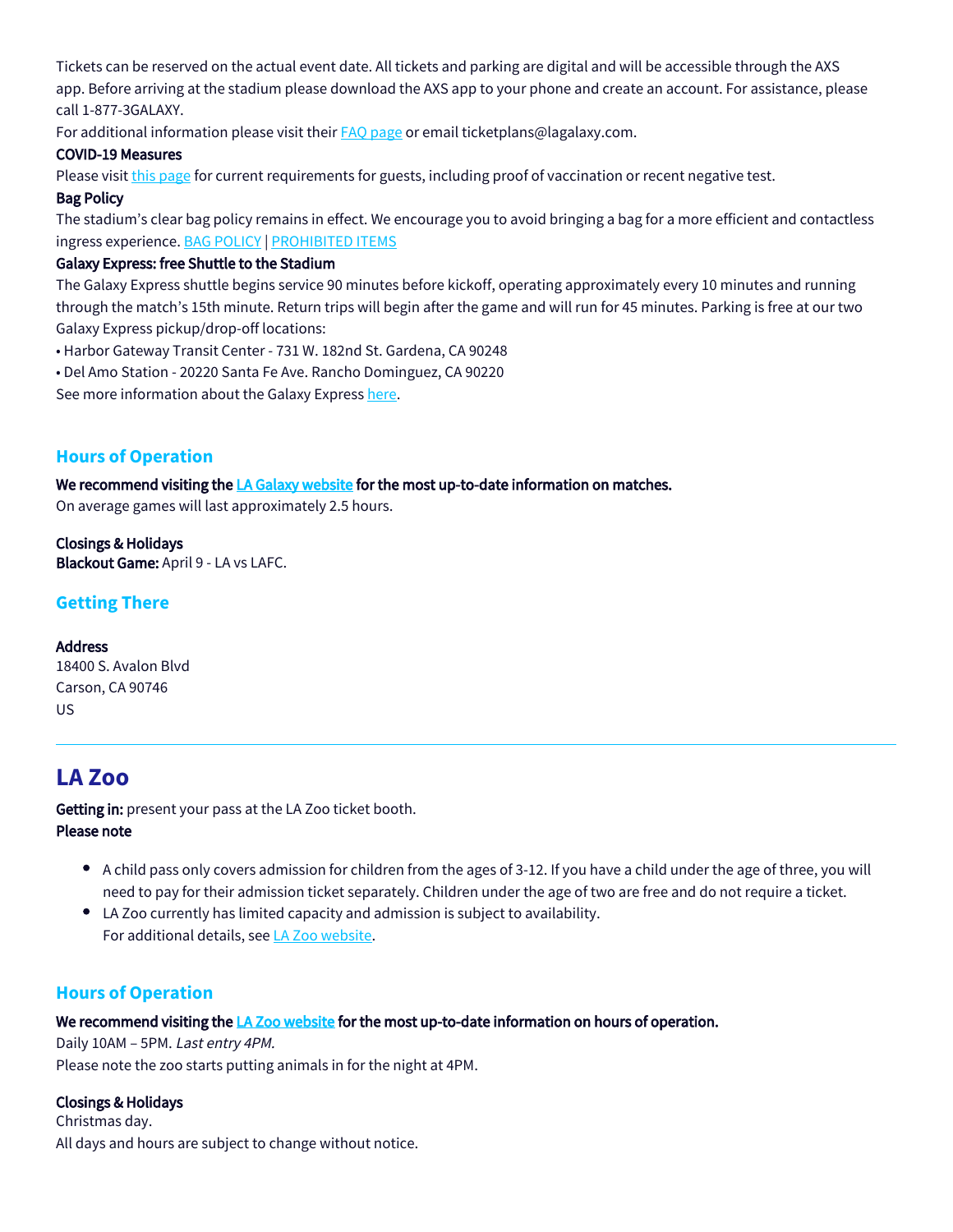## **Getting There**

Address 5333 Zoo Drive Los Angeles, CA 90027 US

## **La Brea Tar Pits and Museum**

Getting in: present your Go Los Angeles pass at the La Brea Tar Pits ticketing counter.

#### **Hours of Operation**

Daily 9.30AM – 5PM

#### Closings & Holidays

New Year's Day, Independence Day, Thanksgiving Day and Christmas Day

#### **Getting There**

Address 5801 Wilshire Blvd. Los Angeles, CA 90036

US

## **Madame Tussauds Hollywood**

Getting in: skip the ticket counter and go straight to the entrance with your pass.

#### Please note

All-Inclusive passes must be redeemed by 5:30PM for entrance to the attraction. Once inside the attraction, all guests are welcome to stay until closing.

Per the City of LA Public Health order, anyone aged 12+ must have proof of full FDA or WHO approved COVID-19 vaccination (at least 14 days after their final dose), or a negative test taken within 72 hours prior to entry at Madame Tussauds Hollywood. A COVID-19 self-test sometimes referred to as a "home test", is not acceptable. Visitors aged 18+ must also show a photo ID. Children under the age of 12 are not required to show proof of vaccination or a negative test result. Regardless of vaccination status, face coverings must be worn at all times by guests 2 years and older.

## **Hours of Operation**

Daily: 11AM - 6PM Last entrance is at 5PM

Closings & Holidays Closed on the day of the Academy Awards; consult website for schedule.

## **Getting There**

**Address** 6933 Hollywood Boulevard Hollywood, CA 90028 US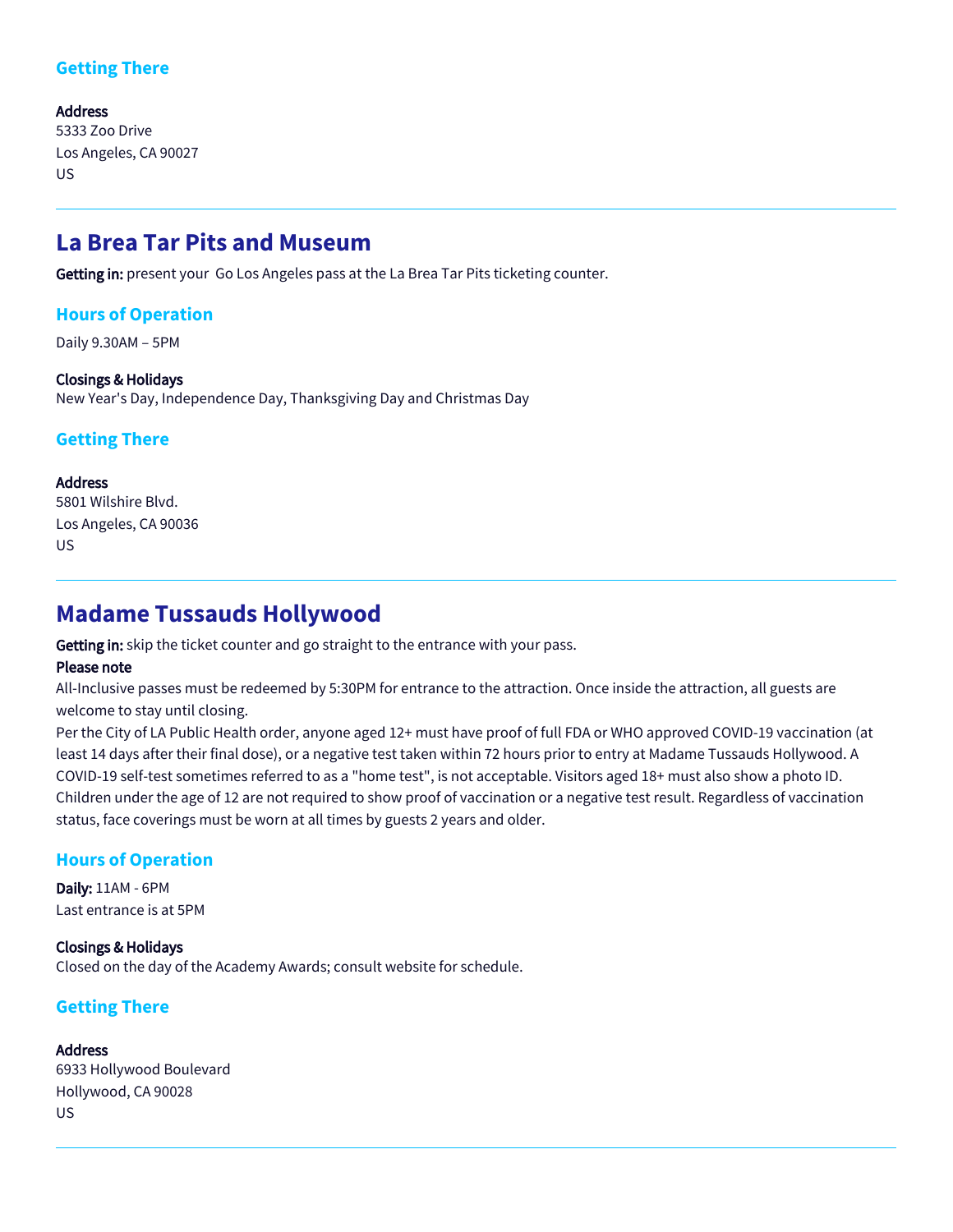# **Natural History Museum**

Getting in: show your pass at the Natural History Museum ticketing counter. There's no need for individual Natural History Museum tickets - admission is included with your Go Los Angeles pass.

## **Hours of Operation**

Daily 9.30AM – 5PM

#### Closings & Holidays

New Year's Day July 4 Thanksgiving Day Christmas Day

## **Getting There**

Address 900 Exposition Boulevard Los Angeles, CA 90007 US

# **Night Star Tour by Star Track Tours**

Getting in: upon arrival please check-in at the office kiosk. Arrive at least 15 minutes early and dress for outdoor weather.

## **Hours of Operation**

Office hours are 9AM-7PM daily. Tour departs daily at 7PM.

Closings & Holidays N/A

## **Reservations required**

To reserve your spot, please call (310) 905-7145. Please be ready to provide your Go City Pass number. You are still required to provide your pass for scanning upon arrival.

Phone: (310) 905-7145

## **Getting There**

Address 6735 Hollywood Blvd Los Angeles, CA 90028 US

# **SoFi Stadium tour**

#### Attraction status as of Jun 25, 2022: Must-see

Getting in: show your pass on arrival at the tour lobby in VIP Entry 7. Please arrive approximately 20 minutes prior to your scheduled tour to allow for ample time to get checked in.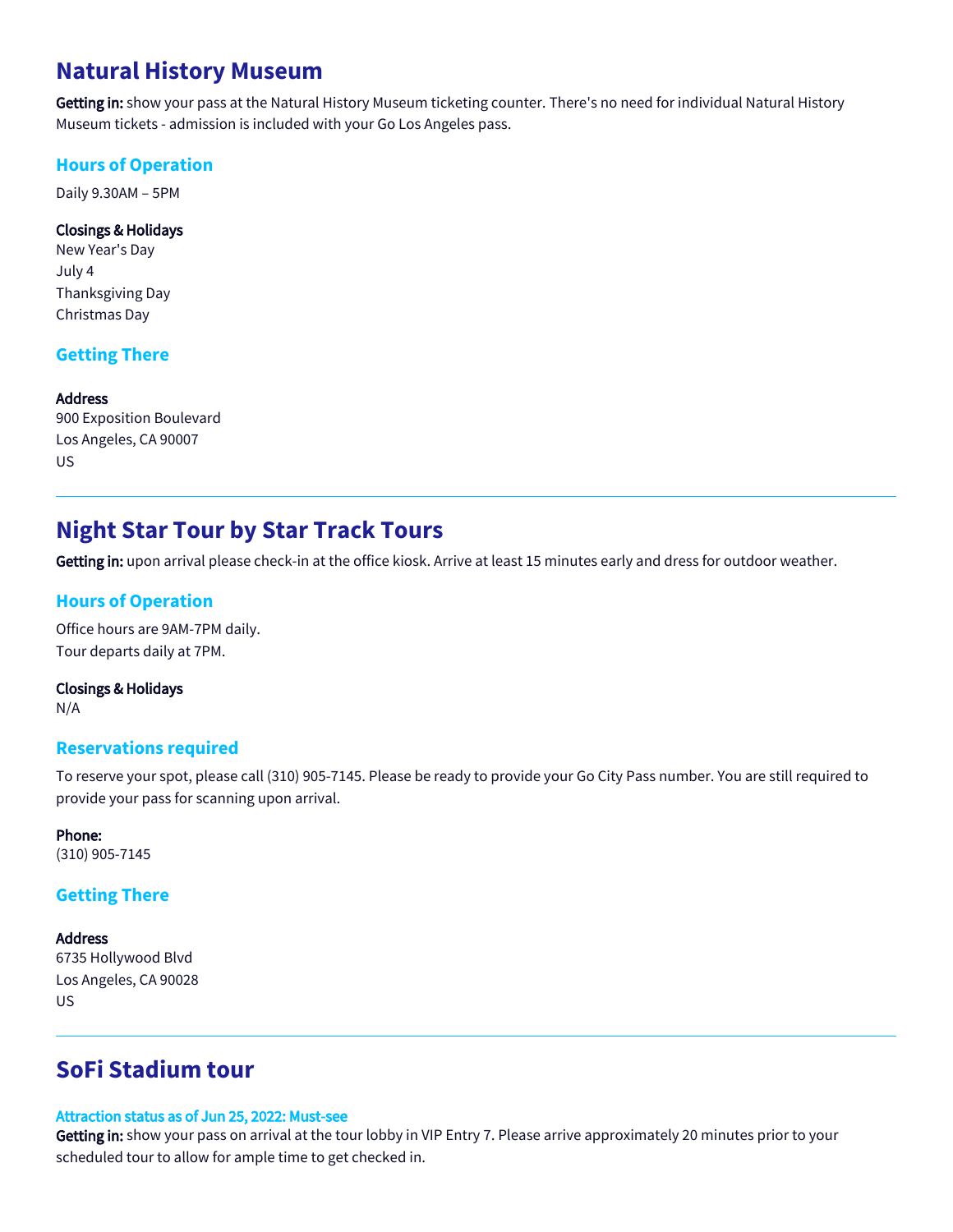Please note: when arriving at the stadium for your tour, please use the entrance at the intersections of Prairie Avenue & Arbor Vitae.

## **Hours of Operation**

Opening hours vary. Please check the [SoFi Stadium tours calendar](https://am.ticketmaster.com/lased/tours)for the most up-to-date information.

#### Closings & Holidays

N/A

## **Reservations required**

To make a reservation, please email sofistadiumtours@experiencesofsofistadium.comwith the following information:

- Your full name
- Number of guests
- Your Go City pass number
- Date and time of desired tour [\(check availability here](https://am.ticketmaster.com/lased/tours))

You will receive a confirmation email with information on parking, bag policy, COVID-19 and more. Walk-ins are accepted, but we recommend booking in advance to avoid disappointment on the day.

#### E-mail:

sofistadiumtours@experiencesofsofistadium.com

## **Getting There**

#### **Address**

1001 S. Stadium Dr., Inglewood, Los Angeles, CA 90301 US

# **TCL Chinese Theatre Tour OR Movie with Drink**

Getting in: present your pass at the ticketing counter for admission. Please note: your pass must be redeemed by 5.30PM.

## **Hours of Operation**

Monday-Thursday: 9.30AM – 5.30PM

Friday-Sunday: 9.30AM – 8.30PM.

Please call the box office at (001) 323 463-9576 or email tours@chinesetheatres.com for up-to-date availability. Please note that the box office is staffed during operating hours only.

#### Closings & Holidays

Tours are subject to availability and may be canceled due to theater operations. Call in advance to check hours of operation.

## **Getting There**

#### Address

6925 Hollywood Blvd Hollywood Los Angeles, CA 90028 US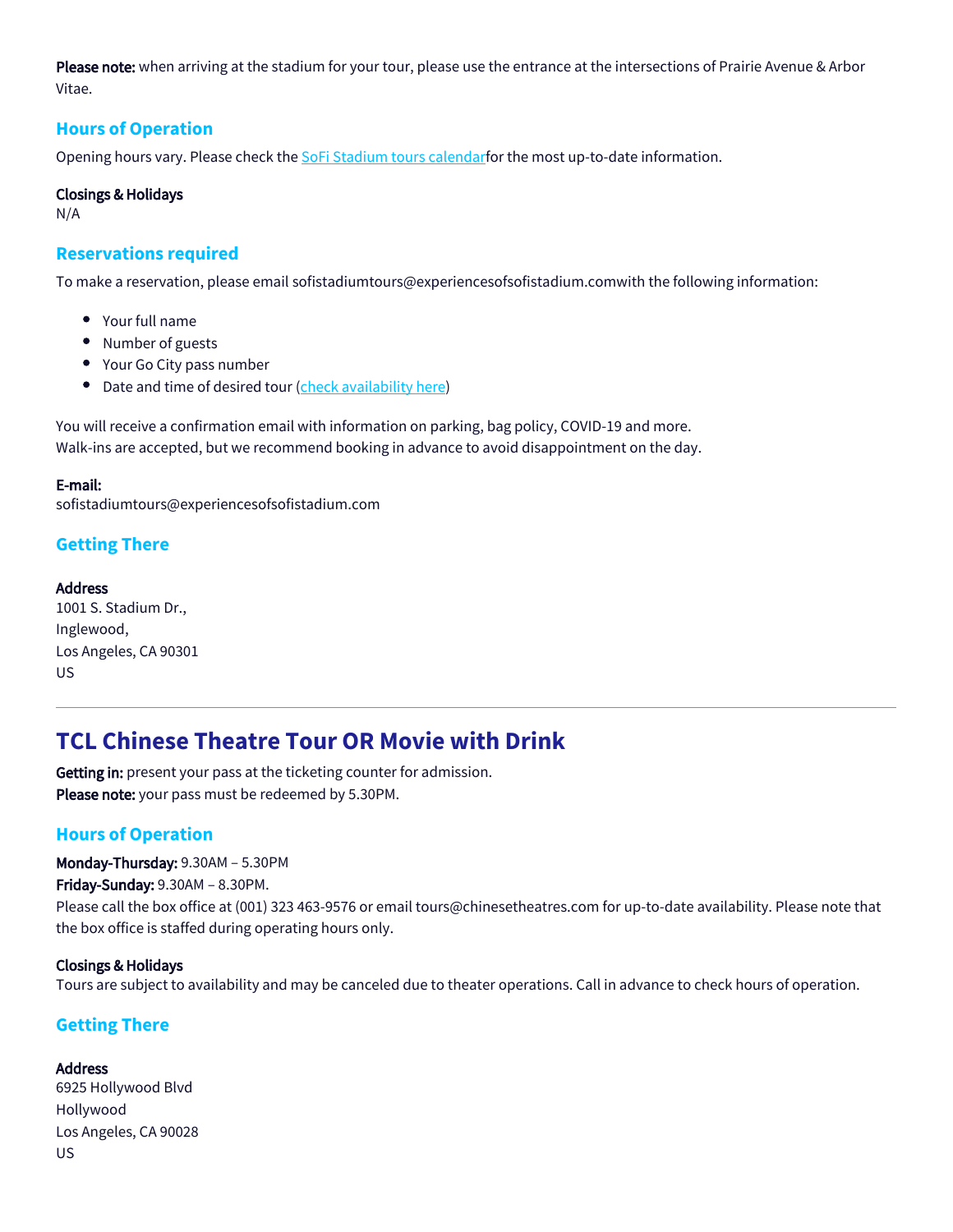# **Warner Bros. Studio Tour Hollywood**

Getting in: upon arrival guests must check-in at the Guest Service desk to exchange their Explorer pass for a ticket. Guests should plan to arrive 30 min prior to tour.

No refunds but changes can be made. If a customer doesn't cancel the tour at least 4 hours in advance, the visit will automatically be deducted from their pass as a "choice of attraction."

Please note: this is a real working studio and due to safety concerns, children under the age of five are not permitted on the tour. All guests 18 and older must bring a valid legal form of photo identification (e.g. driver's license or passport).

## **Hours of Operation**

We recommend visiting the [Warner Bros. Studio Tour website](https://www.wbstudiotour.com/hours-and-directions) for the most up-to-date information on hours of operation. Tours are only operating from Thursday to Monday Fall, winter, spring: 2PM – 3:30PM Summer: 2PM – 4:30PM Equally, you can call (001) 818 977-8687 for opening hours.

#### Closings & Holidays

Tuesdays & Wednesdays Christmas Day

## **Reservations required**

Guests must call or email studio.tour@warnerbros.com with more than 24 hours' notice to book a tour. Tours are capacity controlled so not all time preferences may be available. Guests must provide their Explorer pass number with the reservation.

#### E-mail:

studio.tour@warnerbros.com

Phone: (877) 492-8687

## **Getting There**

#### **Address**

Tour Center 3400 Warner Blvd. Burbank, CA 91505 US

# **Whale Watch in Long Beach**

Getting In: present your pass at the ticket booth upon arrival. Please Note: contact Harbor Breeze Cruises or check the website for specific tour times. Duration: takes about 2.5 hours

**Hours of Operation**

Daily: 9AM-7PM.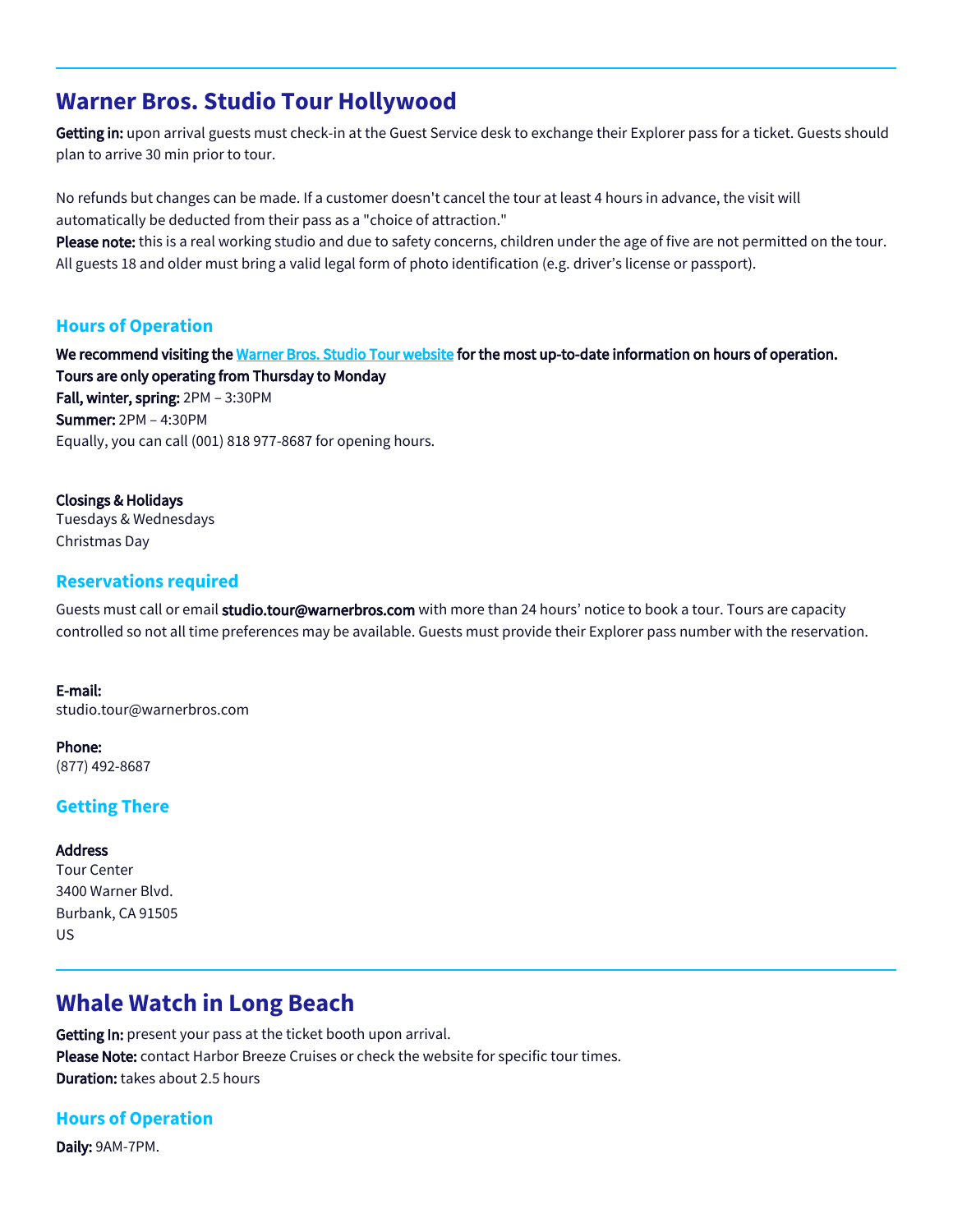For specific tour times please consult the **website** or contact Harbor Breeze Cruises.

Closings & Holidays Christmas Day and during the Grand Prix

#### **Reservations required**

Please call 562-983-6880 to make reservations or email harborbreezecruises@gmail.com.

E-mail: harborbreezecruises@gmail.com

Phone: 562-983-6880

## **Getting There**

Address 100 Aquarium Way, Dock #2 Los Angeles, CA 90802 US

# **Whale Watch in San Pedro**

Getting In: present your pass at the ticket booth. Please Note: contact Harbor Breeze Cruises or check the [website](https://2seewhales.com/) for specific tour times.

#### **Hours of Operation**

Daily: 9AM-7PM. For specific tour times please consult the [website](https://www.longbeachcruises.com/) or contact Harbor Breeze Cruises.

Closings & Holidays Christmas Day and during the Grand Prix

#### **Reservations required**

Reservations Required. Please call 562-983-6880 to make reservations or email harborbreezecruises@gmail.com.

E-mail: harborbreezecruises@gmail.com

Phone: 562-983-6880

#### **Getting There**

#### **Address**

1150 Nagoya Way San Pedro, CA 90731 US

# **Yoga on Huntington Beach**